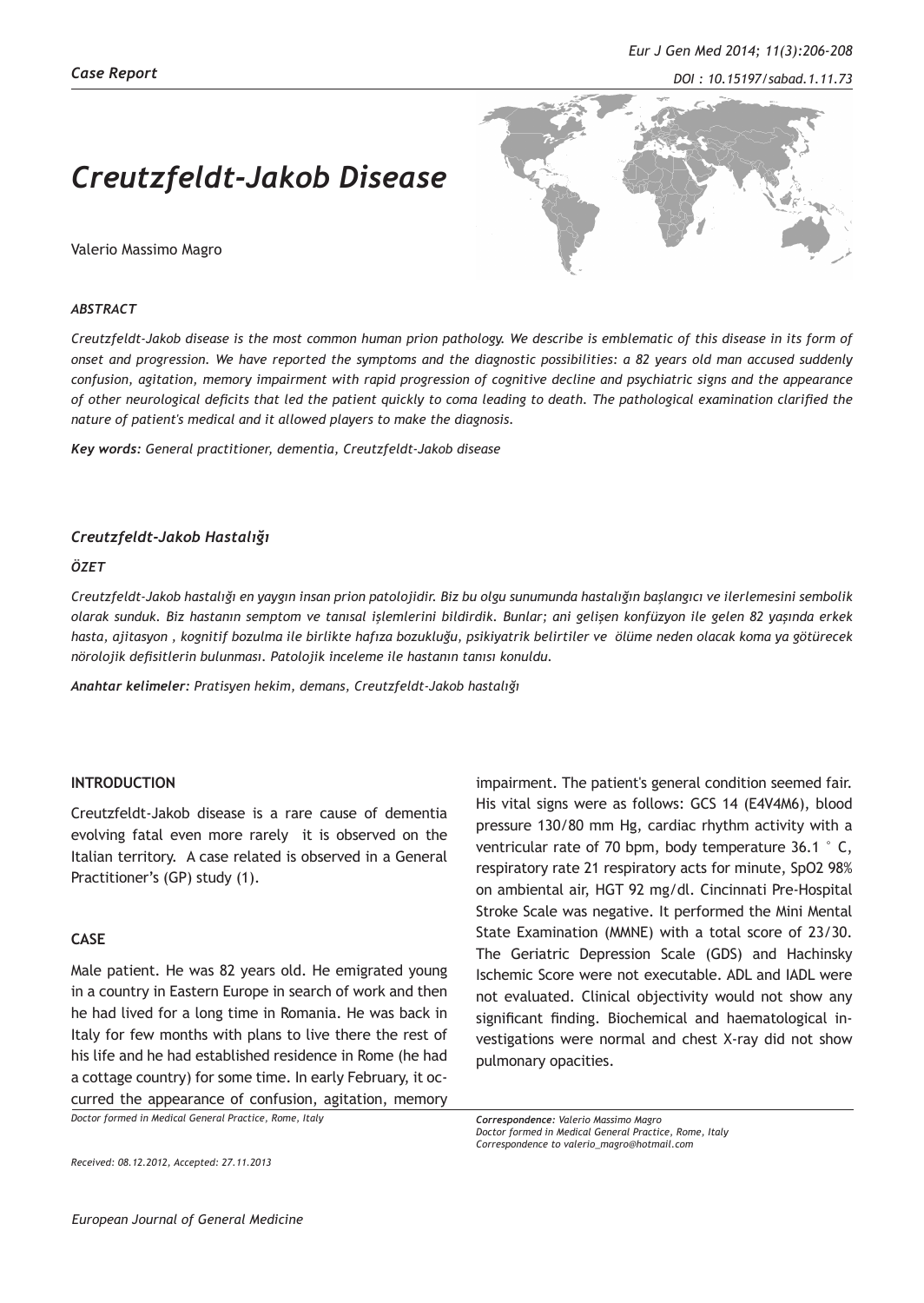## **DISCUSSION**

The MMSE indicated the presence of a mild cognitive impairment. Dementia, however, has a very diverse etiology, or degenerative primary or secondary (vascular dementia, normotensive hydrocephalia, endocrine and metabolic disorders, poisoning, deficiency states, intracranial infectious-inflammatory expansive processes, etc.). In turn, degenerative disease may be cortical (Alzheimer's disease, fronto-temporal dementia) or subcortical (dementia with Lewy bodies, Parkinson's dementia, corticobasal degeneration, etc..) (1). All these forms are characterized by similar symptoms (decline in cognitive performance and/or significant behavioral disturbances), with a highly variable course individually, however. The GP can put the suspected diagnosis through simple questions designed to discover amnesia, apraxia, agnosia, acalculia, depression, etc.. He can also take advantage of quick and easy tools for cognitive (MMSE (2-4), Short Portable Mental Status Questionnaire or SPMSQ (5,6), Hachinsky Ischemic Score (7) and behavioral (the Geriatric Depression Scale or GDS) assessment, also avaible in some software management of General Practice. Then the management includes some blood tests (complete blood count, blood glucose, electrolytes, renal function, liver and thyroid dose of vitamin B12 and folate) and the use of suitable means of imaging (brain computerized tomography and/or magnetic resonance imaging - MRI). Blood tests were to exclude potentially reversible forms of dementia that have an acute onset mimicking Creutzfeldt-Jakob disease: auto-immune disorders such as infections and metabolic or electrolytes imbalances (8). Then, a diagnosis of " possible Creutzfeld-Jakob disease " must take into account the differentiation with other diseases such as Alzheimer's disease, vascular dementia and dementia with Lewy bodies (9). The clinical characteristics of the patient (acute onset of symptoms and characteristics, absence of a previous diagnosis of Parkinson's disease) tended to exclude other forms of dementia such as Alzheimer's disease, vascular dementia and Parkinson-dementia), while it was more difficult the exclusion of dementia with Lewy bodies (10) or Hashimoto's encephalopathy (although thyroid function was normal and there was the absence of antibodies anti-TPO) (11,12). For these reasons it was decided to prescribe to the patient an EEG and a brain MRI (13-15).

The subsequent rapid progression of the patient's medical and cognitive impairment (GCS 11 E3V3M5; MMSE 16) prevented them from completing the diagnostic process,

unfortunately. At the end of February, the patient appeared agitated, with a marked spatial and temporal disorientation, aphasia, reported unspecified visual disturbances and myoclonus. It was impossible to organize the implementation of RM and we predisposed hospitalization. At the beginning of March, the patient showed a state of progressively worsening dementia, aphasia, decreased level of alertness, sporadic myoclonus spread. The degree of drowsiness was increasing over time until reaching the coma. The EEG showed triphasic periodic complexes in the terminal phase. The exitus occurred at about 3 months after onset of symptoms.

Then it was asked to review neuropathological brain tissue, on the left half of cerebellum and on the brainstem, fixed in formalin. The same parts of the right cerebral hemisphere were frozen and stored at 80 °C. The macroscopic examination highlighted the left cerebral hemisphere with normal configuration, with smooth and transparent leptomeninges and cortical convolutions within normal limits. We found no areas of discoloration or softening. There were no signs of uncal or the cingulate gyrus herniation. The blood vessels examined showed a normal configuration and mild atherosclerosis. After coronal section it was highlighted the presence of mild atrophy at the level of the cerebral cortex. The ventricular system did not appear neither deformed nor dilated. The semioval center was normal, while hippocampus and amygdala showed mild atrophy. Thalamus and basal ganglia appeared microscopically safe. The cross sections of the brain stem revealed no significant lesions. The locus coeruleus and substantia nigra showed normal pigmentation. The cerebellum showed no significant atrophy. It were examined frontal, temporal, parietal, occipital, striatum, pons, medulla oblongata and cerebellum histological sections, finding evidence of spongiform degeneration and neuronal loss with proliferation and activation of glial cells, and presence of sparse amyloid plaques. The research of the prion protein (PrPSc) with Western Blot of brain tissue gave positive results, confirming the diagnosis of transmissible spongiform encephalopathy.

The electrophoretic migration patterns and the pattern of glycosylation of the protein were consistent with the diagnosis of Creutzfeldt-Jakob disease (classical form). Immunohistochemical examinations were also carried out using the protein beta amyloid and phosphorylated tau protein (Alzheimer's disease), alpha-synuclein (dementia with Lewy bodies), the prion protein (PrP), with positive results for beta amyloid and phosphorylated tau protein,